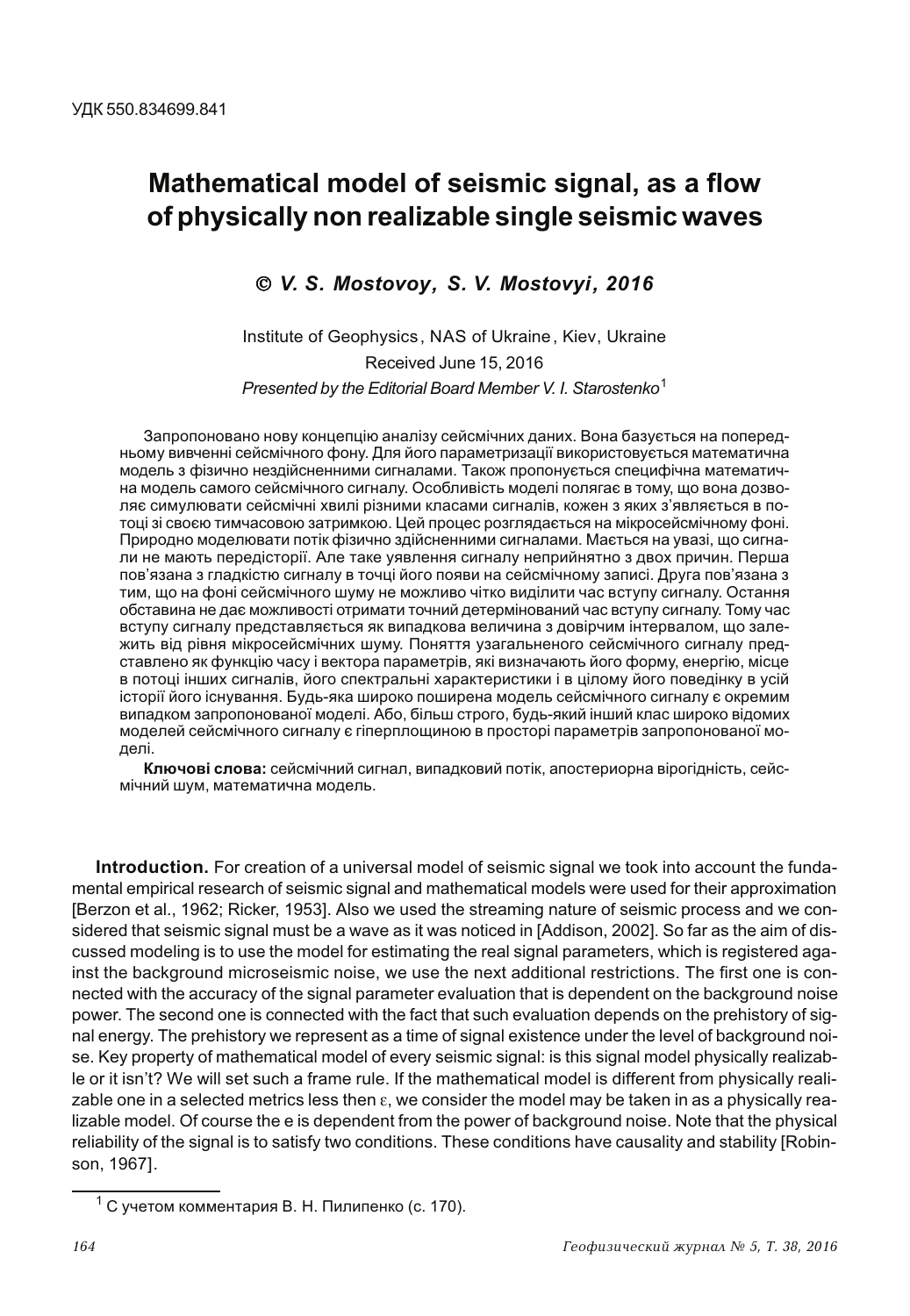**Mathematical model.** The seismic process as a stochastic one has a dual nature. The coda of seismic waves consists of superposition of a set of single waves. Every of these elements of a set is a supplement for this composition in different time. These time moments are the structure of stochastic flow. The second stochastic component of seismic process is the stochastic vector that defines the form of every single wave from this set. In proposed mathematical model of seismic process we assembled the parameters that are defining a flow nature of process and the stochastic vector of wave shape into common stochastic vector. This vector defines the every single wave in the set but when vectors are combined into matrix this matrix represents the whole process.

Stochastic flow process. Taking into account the physical essence of Bernoulli flow as flow of points we stopped our attention at this one as a more suitable to model the real seismic process. Without loss of generality in mathematical modeling of seismic process we shall use Bernoulli one as one of possible flow process.

In definition of stochastic Bernoulli process we shall be followed by [Bolshakov, 1969]. We call Bernoulli flow such a stream in which the events are falling out independently, and their number in the  $\Omega$  area is fixed or, in more general case, do not exceed the specified number  $K$ . Let into  $\Omega$  area there are appeared  $K$  or less then  $K$  events, but no more than  $K$ , that occurs with known partial probability density  $e_i$  (t,  $P_i$ ),  $i = 1, K$ .  $P_i$  is vector of free parameters of distribution. Moreover the events under number i might be not occurred because of the fact that for probability  $p_i$  of such event it is permitted to be less than unit. It depends from area  $\Omega$ .

$$
p_i\left(\Omega,\mathbf{P}_i\right) = \int\limits_{\Omega} e_i\left(t,\mathbf{P}_i\right) dt \leq 1, \quad i = 1, K. \tag{1}
$$

From our point of view we stopped our attention at Bernoulli process as a more suitable to model the real seismic one. Without loss of generality in mathematical modeling of seismic process we shall use Bernoulli one as one of possible. For modeling seismic background we use Poisson process as a flow arrival time of a single microseism.

Mathematical model of isolated single generalized seismic impulse. In composing the mathematical model of seismic signal we are basing on the results of fundamental empirical researches of seismic signal. The big part of these outcomes are reflected in [Berzon et al., 1962]. To follow this result we have a possibility to formulate the main requirement to mathematical model of seismic signal. It should be compatible with the physical principles of mechanics on the one hand. And the same time model should satisfy the requirements of a particular mathematical model in estimating the parameters in the optimization procedure with the other hand. But these principles are included partly in mutual contradiction. And we have to smooth these differences due to the approximation approach to solving the problem. Moreover, it is unavoidable in the conditions of the presence of natural microseismic background.

We have to taking into account seismic signal has to satisfy the three main properties [Berzon et al., 1962]. The specifics of these properties in are not discussed in rigorous manner but rather verbal one. Into mentioned investigation there is assumed that the signal is physically realizable one and is considered it is appearing at the moment  $t = 0$ . The prehistory of seismic process before the signal appearance is not discussed. The set of successful examples of the mathematical models of signal are given. The requirements are as the following.

- 1. The duration of impulse has to be approximately not less than duration of several the dominant periods.
- 2. The seismic impulse has to have the smooth pulse envelope function. The beginning of velocity equals zero. Its smoothing degree has to be not less than degree of smoothing acceleration.
- 3. The wave front of seismic impulse has to be rather smooth one. Its smoothing degree has to be not less than degree of smoothing acceleration. It means at beginning of ground motion the speed is equal zero. The first derivative, which has discontinuity might be starting not before than with acceleration.

We complete the requirements to a single seismic signal in more rigorous manner following for [Robinson, 1967; Addison, 2002]. In order to be classified as a single seismic signal  $S(t)$ , this function must satisfy certain mathematical criteria. The first one is stability. It means to have finite energy  $E$  in  $L_2$ metric: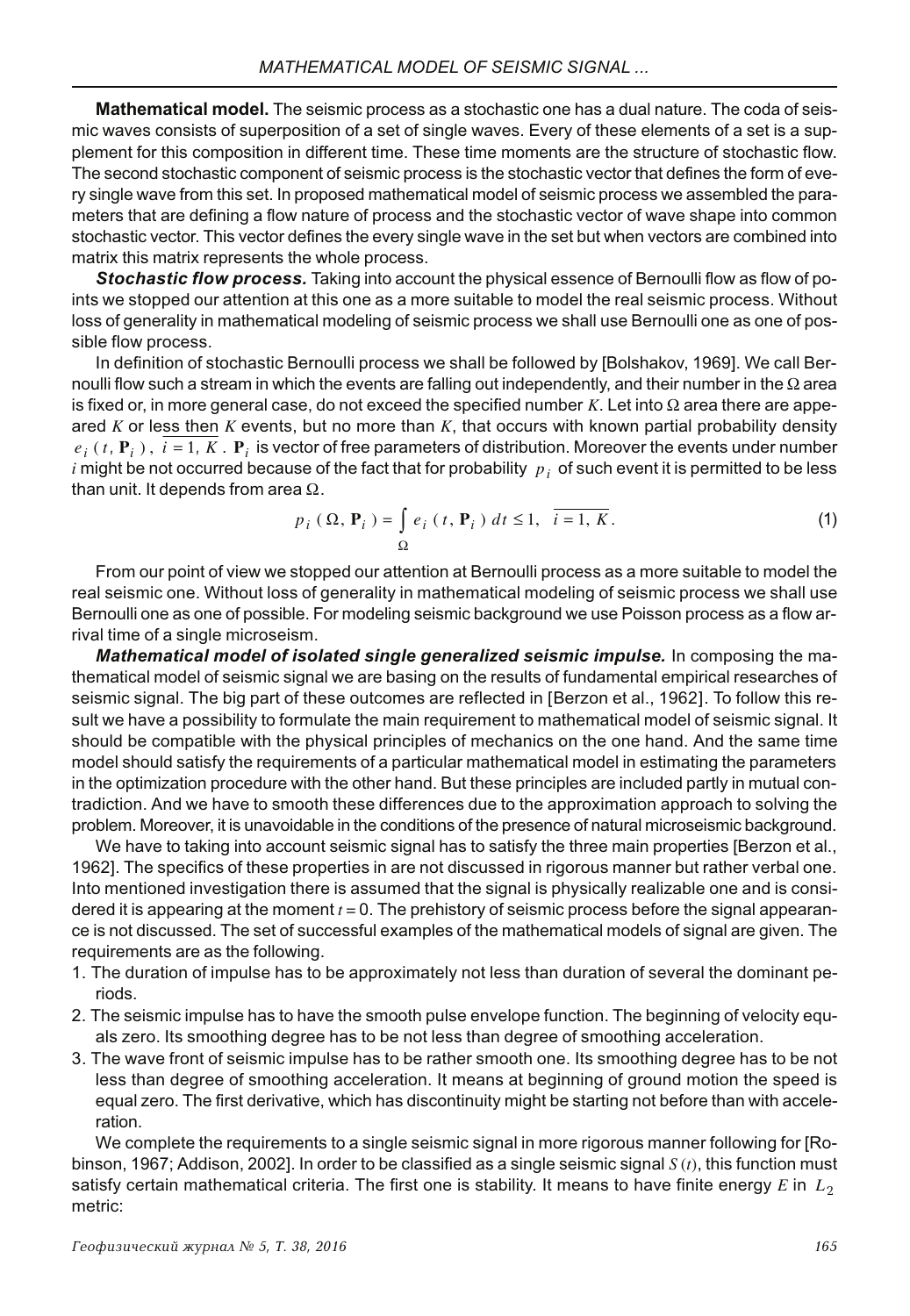$$
E = \int_{-\infty}^{\infty} (S(t))^2 dt < \infty.
$$
 (2)

The second one have to be a causal function. It means to satisfy such requirement:

$$
\int_{-\infty}^{\infty} (S(t))^2 dt = \int_{\tau}^{\infty} (S(t-\tau))^2 dt.
$$
 (3)

The last property means the signal has a prehistory in which it does not exist and appears only after moment  $\tau$ .

Together, these mentioned conditions are known as physically realizable requirements.

And the last condition for the signal is to be a wave. It means to satisfy such requirement as it does not contain constant constituent in Fourier transform. If  $S(f)$  is the Fourier transform of  $S(t)$ , i. e.

$$
\widetilde{S}(f) = \int_{-\infty}^{\infty} S(t) e^{-i(2\pi f)t} dt.
$$
 (4)

Than such a condition must be fulfilled

$$
\int_{0}^{\infty} \frac{|\hat{\Psi}(f)|^{2}}{f} df < \infty. \tag{5}
$$

But working with such a kind of model for the flow of signals are associating with the difficulties with using of the variation approach [Kirkpatrick et al., 1983] to the problem of estimating the parameters of the flow. To say more accurate to calculate analytically the derivatives of parameters associated with the appearance of signals in the stream. Taking into consideration that the process is accompanied by microseismic background [Mostovoy et al., 2008], we cannot accurately estimate the parameters of the signal in the stream. This caused the need to consider the model physically unrealizable signals, but other than realizable ones is not more than the amount of the background power in metric  $L_2$ .

Heaviside function is used in mathematical model of seismic signal in [Mostovoy, Mostovyi, 2014]. The cumulative probability function (1) as a function of  $t$  (upper limit of integral in (1)) is a probability of arrival time of the signal number i. Moreover vector  $P_i$  has components  $P_{i1}$  — mathematical expectation and  $P_{i2}$  – a dispersion. For instance when we use  $p_i(t, \mathbf{P}_i)$  normal distribution in our mathematical model we use it as an approximation of Heaviside function. If we approximate a cumulative probability function of the normal distribution the degree of approximation quality is determined by the dispersion of the distribution. The smaller the variance  $P_{i2}$  more accurate approximation of the Heaviside function. But this approximation is infinitely differentiable at each point in contrast to the Heaviside function. The same parameter is the variance of the distribution of the signal appearance. Naturally, this dispersion depends on the power of the background. Hereinafter we'll use instead of Heaviside function for ranging signals not a real Heaviside function, but a mollified approximation H  $(t, \tau, \sigma)$ , which is infinitely differentiable. The last condition is necessary for optimization approach to the solution [Evans, 1998]. H  $(t, \tau, \sigma)$  =  $=F(t, \tau, \sigma)$ , where  $F(t, \tau, \sigma)$  is cumulative normal distribution function with dispersion y that is depending on background power.

Let us define the single seismic signal  $S(t, P)$  as a function of argument t and of a vector P that consists of eight free parameters of model. The transposed vector  $P<sup>T</sup>$  looks like as following:

$$
\mathbf{P}^T = (\tau, a, \alpha, \omega, \gamma \mathbf{1}, \gamma \mathbf{2}, \psi, \sigma), \tag{6}
$$

where:  $\tau$  stands as an arrival time of this signal in a wave train; a is an amplitude of signal;  $\alpha$  is a damper in form characteristic of signal;  $\omega$  is an angle frequency in carrier function;  $\gamma$ 1 is a damper power in form characteristic of signal;  $\gamma$ 2 is a growing power of signal front in form characteristic;  $\psi$  is a carrier function phase shift;  $\sigma$  is dispersion of Heaviside approximation. We choose such a model of single seismic signal  $S(t, P)$ :

$$
S: \mathbb{R} \times \mathbb{R} \times [-A, A] \times \mathbb{R}_+ \times [\Omega_1, \Omega_2] \times \mathbb{N} \cup \{0\} \times \mathbb{N} \cup \{0\} \times \mathbb{R}_+ \times \mathbb{R}_+ \cup \{0\} \to \mathbb{R},
$$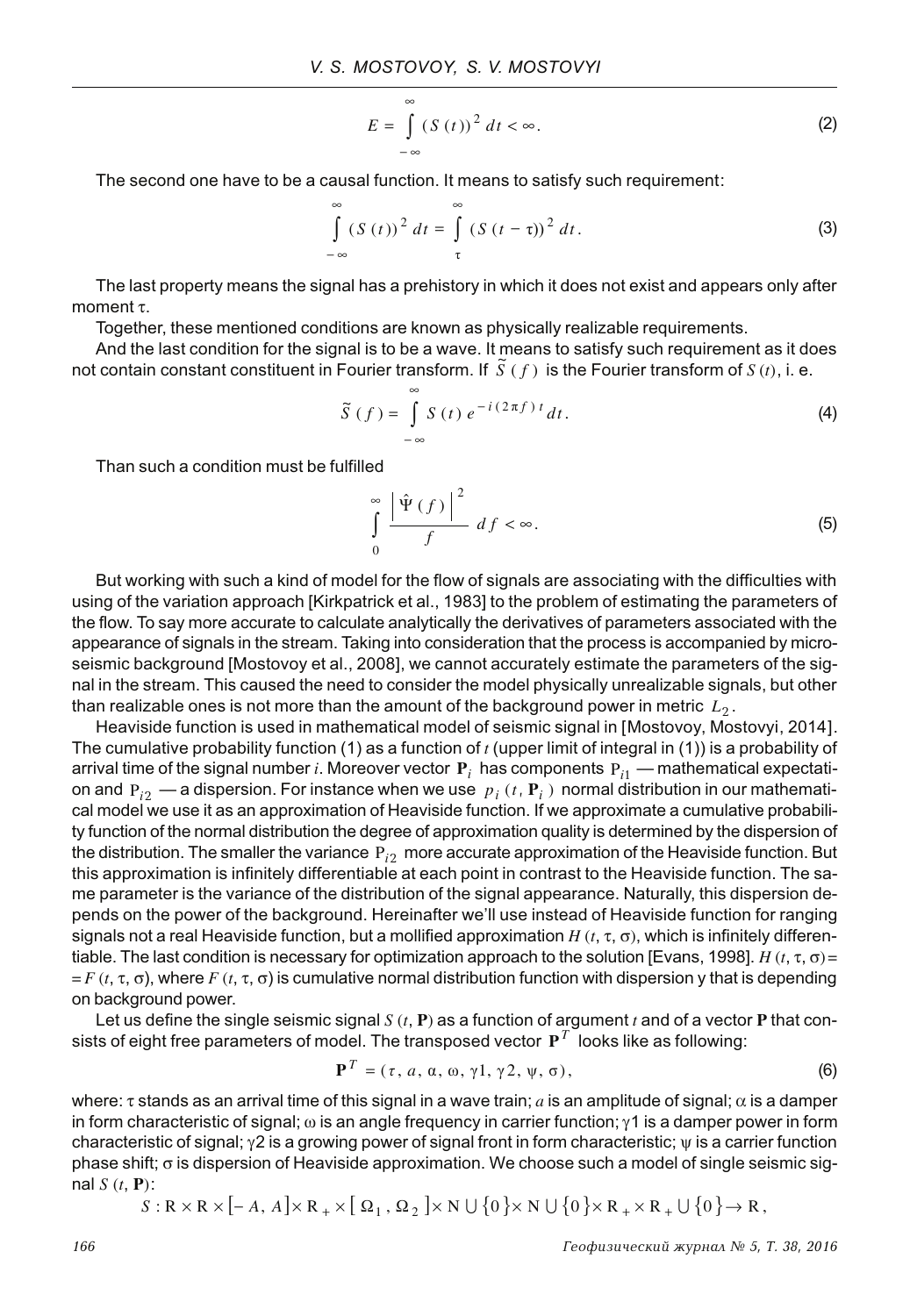$$
S(t, \mathbf{P}) = H(t, \tau, \sigma) a (t - \tau)^{\gamma 1} \exp \left\{-\left(\alpha (t - \tau)^{\gamma 2}\right)\right\} \sin \left(\omega \left((t - \tau) - \psi\right)\right),
$$

$$
\mathbf{P}^T = (\tau, a, \alpha, \omega, \gamma 1, \gamma 2, \psi, \sigma).
$$
(7)

We can see this function is the point into eight dimension space of free model parameters and time  $\tau$ 

$$
S(t, \mathbf{P}) = Cr(t, \omega, \psi) En(t, \tau, a, \alpha, \gamma 1, \gamma 2, \sigma).
$$
 (8)

This chosen function as mathematical model of generalized seismic signal (8) is convenient to represent by the product of two independent factors:  $Cr(t, \omega, \psi)$  and  $En(t, \tau, a, \alpha, \gamma, \gamma, \gamma, \sigma)$ . The first one of the product in (8) is the carrier frequency function. In signal model it is responsible only for carrier frequency parameters

$$
Cr(t, \omega, \psi) = \sin(\omega(t - \tau) + \psi). \tag{9}
$$

The second factor in (8) is enveloping function  $En(t, \tau, a, \alpha, \gamma, 1, \gamma, 2, \sigma)$  which is responsible for the shape of this single signal and for the placement of this signal in the streaming process. By the way the function H  $(t, \tau, \sigma)$  in envelope function is responsible for signal shape in period before its appearance up to the time of overcoming the noise threshold. Another part of (10) controls the signal shape after the time of overcoming mentioned threshold.

$$
En(t, \tau, a, \alpha, \gamma 1, \gamma 2, \sigma) = H(t, \tau, \sigma) a (t - \tau)^{\gamma 1} \exp \left\{-\left(\alpha (t - \tau)^{\gamma 2}\right)\right\}.
$$
 (10)

Particular cases. The universal impulse model gives us ability to get different models which are spread used in practice. For this aim we have to choose the vector of free parameters in full space or in hyperplane of this space or in a crossing some of hyper-planes. For instance if we choose the vector P when  $\gamma$ 1 = 1 and  $\gamma$ 2 = 1 it is a crossing of two hype-planes. We get the well known Berlage impulse [Berzon et al., 1962]. So vector P looks like as following:  $P^T$  ( $\tau$ ,  $a$ ,  $\alpha$ ,  $\omega$ , 1, 2,  $\psi$ ,  $\sigma$ ). In such case free parameters give us dot in  $(n-2)$  dimension space  $(n = 8)$  and result looks like as (11).

$$
S(t, \mathbf{P}) = H(t, \tau, \sigma) a(t - \tau) \exp\left\{-\left(\alpha(t - \tau)\right)\right\} \sin\left(\omega\left((t - \tau) - \psi\right)\right). \tag{11}
$$

Another example when the vector  $P^T$  ( $\tau$ ,  $a$ ,  $\alpha$ ,  $\omega$ , 0, 2,  $\psi$ ,  $\sigma$ ). when  $\gamma$ 1 = 0 and  $\gamma$ 2 = 2 it is a crossing of two hypeplanes as well. We get the well known Puzirov impulse [Berzon et al., 1962]. In such case all free parameters give us dot in  $(n-2)$  dimension space and result is given as (12).

$$
S(t, \mathbf{P}) = H(t, \tau, \sigma) a \exp\left\{-\left(\alpha(t-\tau)^2\right)\right\} \sin\left(\omega\left((t-\tau) - \psi\right)\right).
$$
 (12)

The third important particular case is discussed in [Berzon et al., 1962] it is damping sinusoid. In this case vector P will be as  $P^T$  ( $\tau$ ,  $a$ ,  $\alpha$ ,  $\omega$ , 0, 1,  $\psi$ ,  $\sigma$ ). Result will be

$$
S(t, \mathbf{P}) = H(t, \tau, \sigma) a \exp\left\{-\left(\alpha(t-\tau)\right)\right\} \sin\left(\omega\left((t-\tau) - \psi\right)\right). \tag{13}
$$

Numerical simulation. Numerical experiment was directed at simulation all discussed aspect of proposed mathematical model of seismic da-

ta analysis when the data is a wave flow against background. To check up a possibility to get the information about signal behaviour under background by using specific unrealizable seismic signals models. Under such condition estimation of wave parameters might be only in probability sense. Background noise was simulated as Poisson flow (Fig. 1). Waves flow was simulated as Bernoulli stream of discussed signal models (Fig. 2). The mo-



Fig. 1. Here is represented simulation of microseismic background noise as Poisson flow of microseismic signals with intensity one per one second. In metric C power is at level 2.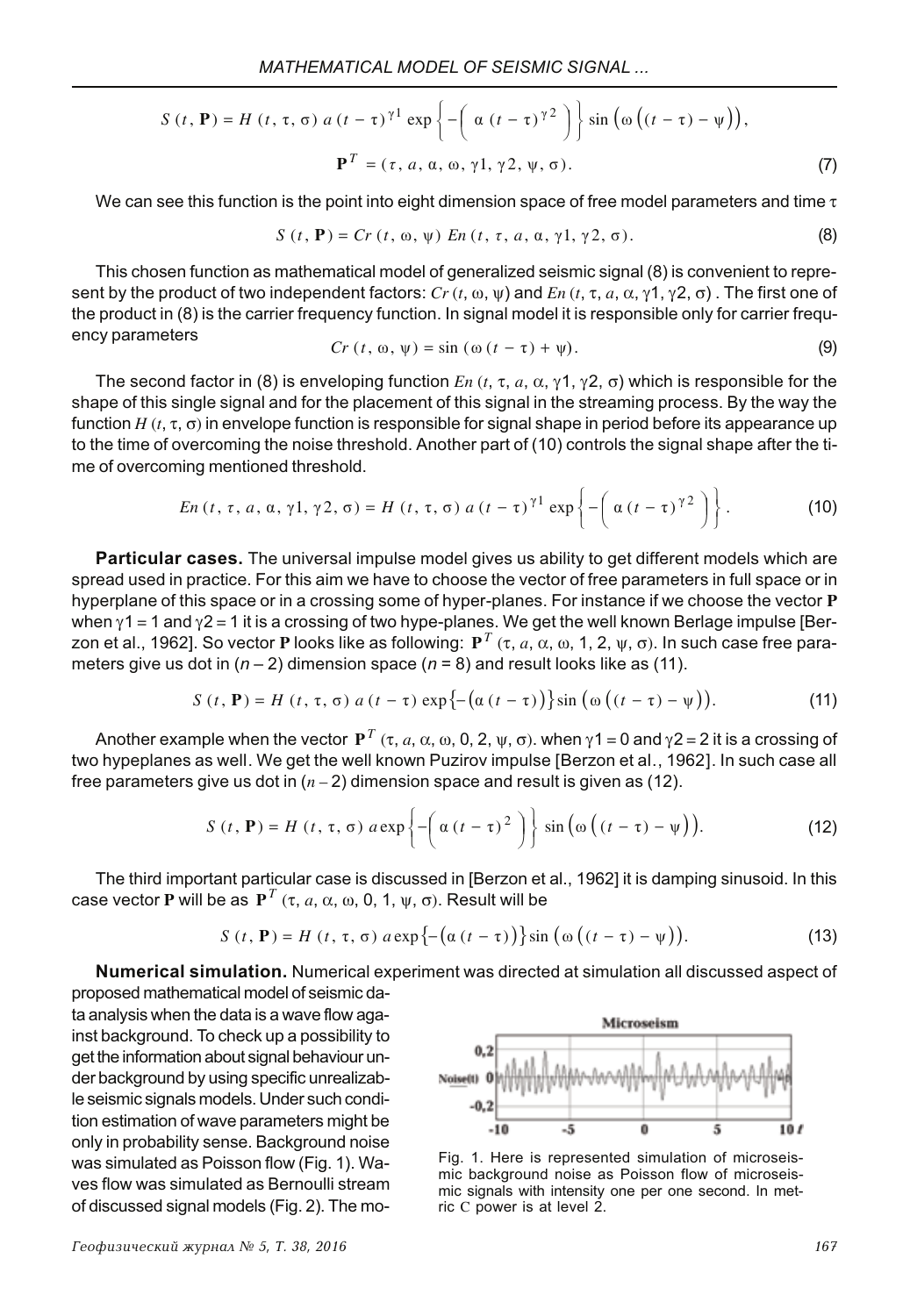

Fig. 2. Here is represented a simulation of Bernoulli flow of seismic waves against microseismic background noise. The wave train is consisted from three unresolved signals. Three sharp curves are evaluated a posteriori probability density of parameters τ. The result was got by variation method by Levenberg-Marquardt algorithm [Pujol, 2007].

del of wave train is determined by matrix

$$
\mathbf{M} = \left\{ \ \mathbf{P}^{(1)}, \ \mathbf{P}^{(2)}, \ \mathbf{P}^{(3)} \ \right\}
$$

**Conclusions.** A new conception of seismic data analysis is proposed. It is based on preliminary studying seismic background. Its characteristic is a base for using mathematical models of non realizable seismic signals. The specific mathematical model of the seismic signal is proposed as well. If we take into account the seismic background, the timing of the seismic wave packet can be estimated only as a posteriori characteristics in the form of a random vector. These estimates are based on the power of this background, proposed as a functional vector probability density functions or confidence intervals matrices.

## Mathematical model of seismic signal, as a flow of physically non realizable single seismic waves

#### © V. S. Mostovoy, S. V., Mostovyi, 2016

The new conception of seismic data analysis is proposed. It is based on preliminary studying of seismic background. Its characteristics are a base for using mathematical models of non realizable seismic signals. The specific mathematical model of the seismic signal is proposed as well. The peculiarity of the model is that it allows you to simulate the flow of seismic waves of different classes each of them appears in the stream with specific time delay. This process takes place against the micro-seismic background noise. It is natural to model the flow of signals by the physically realizable signal. It means those signals which do not have a trace in prehistory. But this representation of the signal is unacceptable for two reasons. The first one is related to the smoothness of the signal at the time of its appearance on the seismic record. The second one is related to the fact that the fade of the signal in the noise does not allow us to determine the time of its appearance on the record accurately. The latter circumstance does not leave us the possibility to simulate the time of the signal occurrence by using the determined value. Therefore, the time of occurrence of the signal is simulated by random variable with variance depending on the level of micro-seismic background. We introduce the notion of generalized seismic signal as a function of time and of the vector of parameters, which determine its shape, the energy, the place in flow of the other signals, spectral characteristics, and in general behaviour in the entire history of its existence. Any widely spread seismic signal models used in practice are a particular case of this one. Or in a more rigorous approach to the definition the different particular cases of the signals classes are transformed into the different hyper-planes into space of parameters.

Key words: seismic signal, stochastic flow, a posterior probability, seismic background noise, mathematical model.

#### **References**

Addison P. S., 2002. The illustrated wavelet transform handbook. Institute of Physics Publishing, Bristol. 353 p.